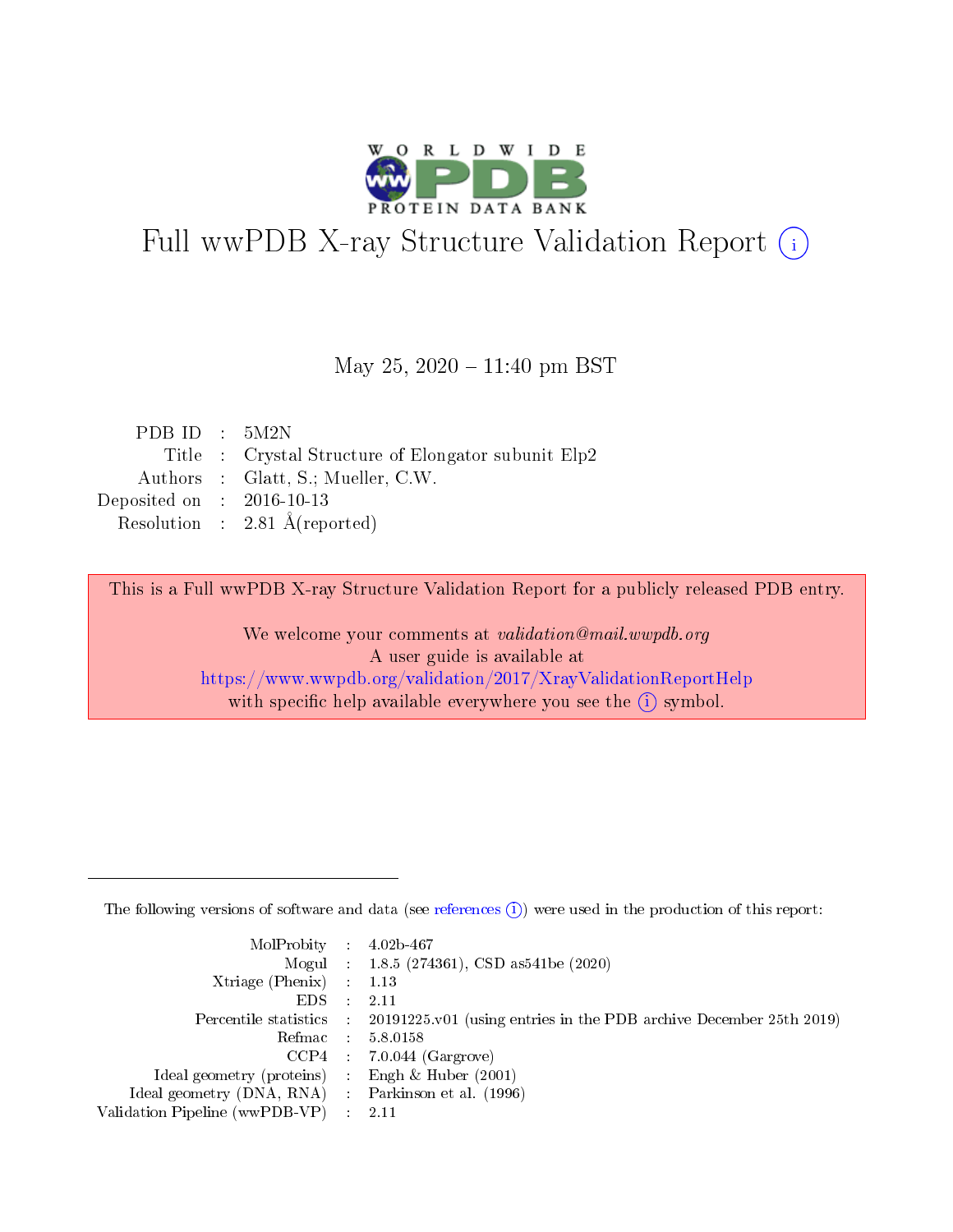## 1 [O](https://www.wwpdb.org/validation/2017/XrayValidationReportHelp#overall_quality)verall quality at a glance  $(i)$

The following experimental techniques were used to determine the structure: X-RAY DIFFRACTION

The reported resolution of this entry is 2.81 Å.

Percentile scores (ranging between 0-100) for global validation metrics of the entry are shown in the following graphic. The table shows the number of entries on which the scores are based.



| Metric                | Whole archive<br>$(\#\mathrm{Entries})$ | Similar resolution<br>$(\#\text{Entries}, \text{resolution range}(\textup{\AA}))$ |
|-----------------------|-----------------------------------------|-----------------------------------------------------------------------------------|
| $R_{free}$            | 130704                                  | 3617 (2.84-2.80)                                                                  |
| Clashscore            | 141614                                  | $4060(2.84-2.80)$                                                                 |
| Ramachandran outliers | 138981                                  | $3978(2.84-2.80)$                                                                 |
| Sidechain outliers    | 138945                                  | 3980 (2.84-2.80)                                                                  |
| RSRZ outliers         | 127900                                  | 3552 (2.84-2.80)                                                                  |

The table below summarises the geometric issues observed across the polymeric chains and their fit to the electron density. The red, orange, yellow and green segments on the lower bar indicate the fraction of residues that contain outliers for  $>=3, 2, 1$  and 0 types of geometric quality criteria respectively. A grey segment represents the fraction of residues that are not modelled. The numeric value for each fraction is indicated below the corresponding segment, with a dot representing fractions <=5% The upper red bar (where present) indicates the fraction of residues that have poor fit to the electron density. The numeric value is given above the bar.

| Mol | $\cap$ hain | Length | Quality of chain |    |     |
|-----|-------------|--------|------------------|----|-----|
|     |             |        | $2\%$            |    |     |
|     |             | 788    | 85%              | 5% | 10% |

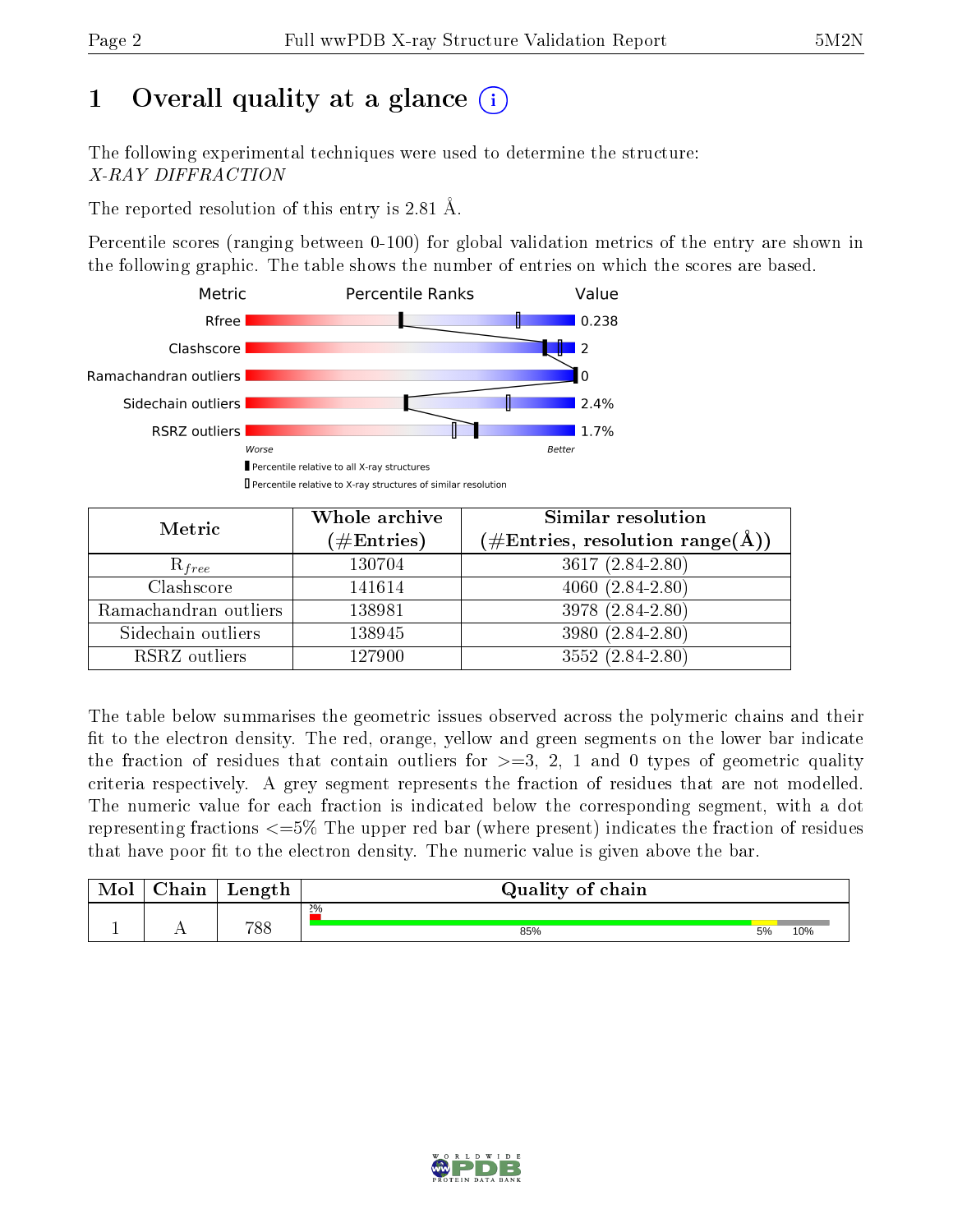# 2 Entry composition (i)

There are 2 unique types of molecules in this entry. The entry contains 11427 atoms, of which 5664 are hydrogens and 0 are deuteriums.

In the tables below, the ZeroOcc column contains the number of atoms modelled with zero occupancy, the AltConf column contains the number of residues with at least one atom in alternate conformation and the Trace column contains the number of residues modelled with at most 2 atoms.

Molecule 1 is a protein called Elongator complex protein 2.

| Mol | Chain        | Residues               | $\rm\bf Atoms$ |      |      |     | ZeroOcc  | $\mid$ AltConf $\mid$ Trace |          |  |  |  |
|-----|--------------|------------------------|----------------|------|------|-----|----------|-----------------------------|----------|--|--|--|
|     | $\mathbf{L}$ | 711<br>$\overline{11}$ | Total<br>1404  | 3680 | 5664 | 979 | $1056\,$ | - Lb                        | Se<br>10 |  |  |  |

• Molecule 2 is water.

|  | $\text{Mol}$   Chain   Residues | Atoms | ' ZeroOcc   AltConf |  |
|--|---------------------------------|-------|---------------------|--|
|  |                                 | Total |                     |  |

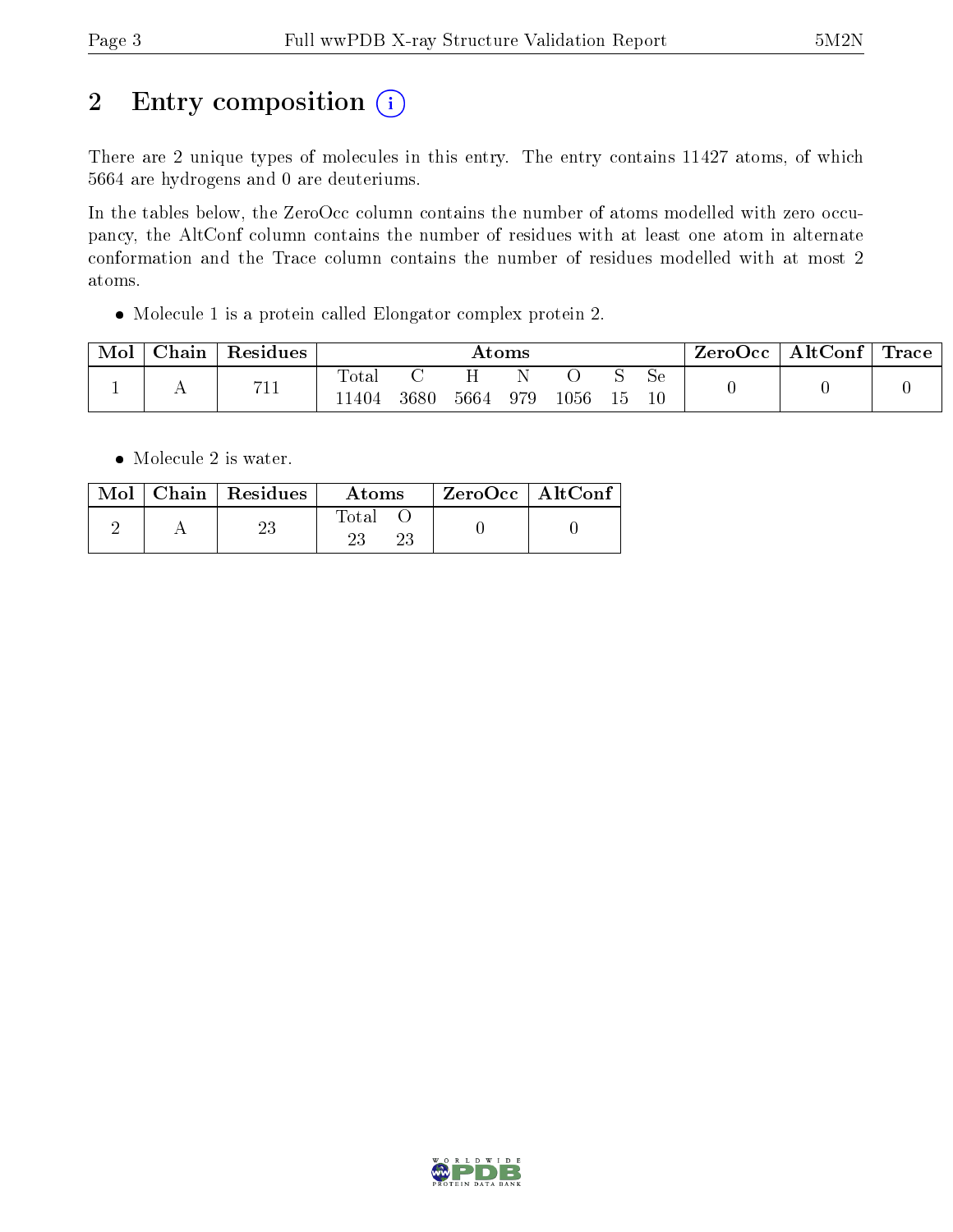## 3 Residue-property plots  $(i)$

These plots are drawn for all protein, RNA and DNA chains in the entry. The first graphic for a chain summarises the proportions of the various outlier classes displayed in the second graphic. The second graphic shows the sequence view annotated by issues in geometry and electron density. Residues are color-coded according to the number of geometric quality criteria for which they contain at least one outlier: green  $= 0$ , yellow  $= 1$ , orange  $= 2$  and red  $= 3$  or more. A red dot above a residue indicates a poor fit to the electron density (RSRZ  $> 2$ ). Stretches of 2 or more consecutive residues without any outlier are shown as a green connector. Residues present in the sample, but not in the model, are shown in grey.



• Molecule 1: Elongator complex protein 2

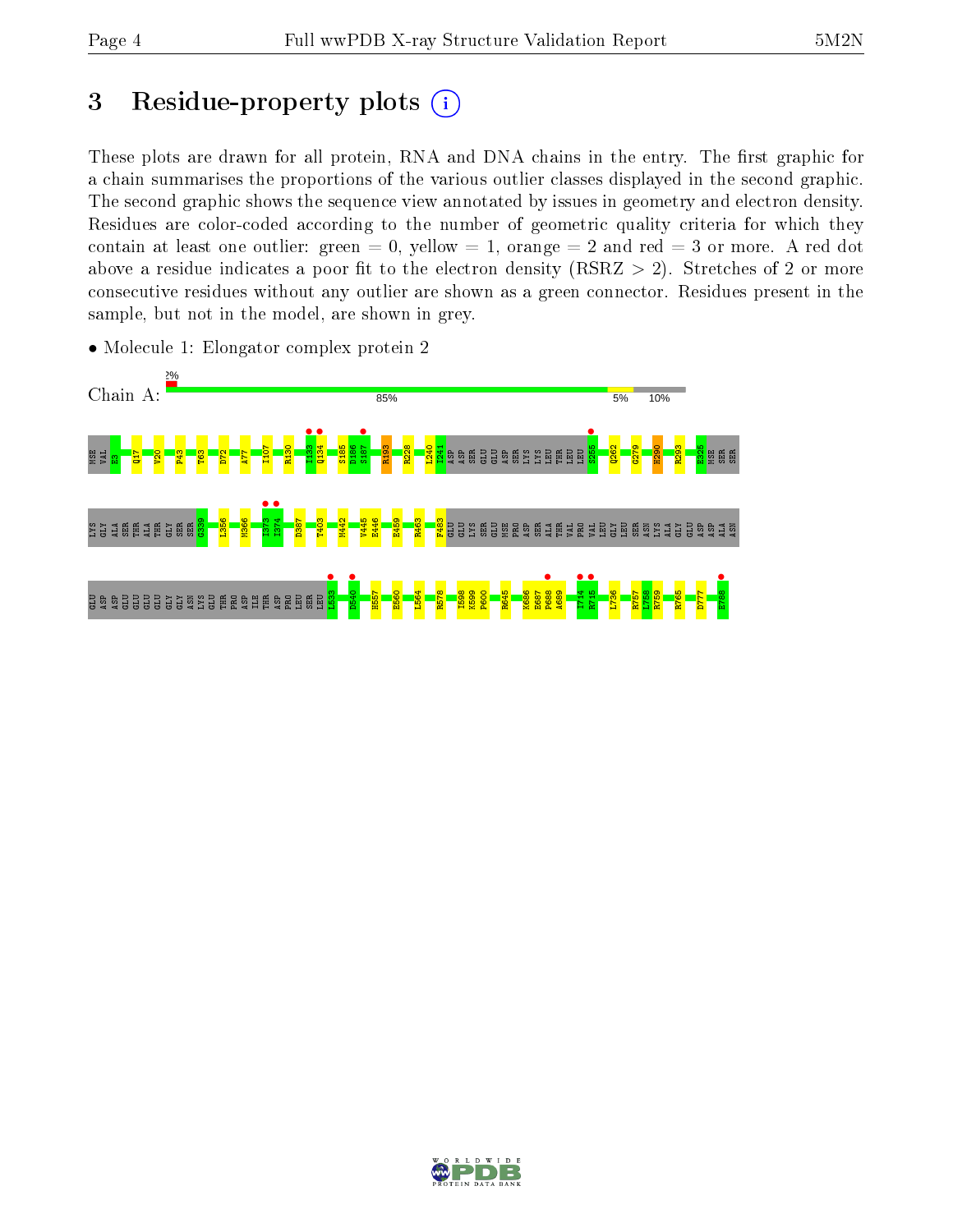## 4 Data and refinement statistics  $(i)$

| Property                                                                 | Value                                            | Source     |
|--------------------------------------------------------------------------|--------------------------------------------------|------------|
| Space group                                                              | P 61 2 2                                         | Depositor  |
| Cell constants                                                           | 79.69Å 79.69Å 532.15Å                            | Depositor  |
| a, b, c, $\alpha$ , $\beta$ , $\gamma$                                   | $90.00^{\circ}$ $90.00^{\circ}$ $120.00^{\circ}$ |            |
| Resolution $(A)$                                                         | $47.89 - 2.81$                                   | Depositor  |
|                                                                          | 47.89<br>$-2.81$                                 | <b>EDS</b> |
| % Data completeness                                                      | 99.7 (47.89-2.81)                                | Depositor  |
| (in resolution range)                                                    | 99.7 (47.89-2.81)                                | <b>EDS</b> |
| $R_{merge}$                                                              | 0.14                                             | Depositor  |
| $\mathrm{R}_{sym}$                                                       | (Not available)                                  | Depositor  |
| $\langle I/\sigma(I) \rangle^{-1}$                                       | $3.21$ (at 2.81Å)                                | Xtriage    |
| Refinement program                                                       | PHENIX (1.10.1 2155: ???)                        | Depositor  |
|                                                                          | 0.200<br>0.236<br>$\mathcal{A}^{\pm}$            | Depositor  |
| $R, R_{free}$                                                            | 0.201<br>0.238                                   | DCC        |
| $R_{free}$ test set                                                      | 1290 reflections $(5.00\%)$                      | wwPDB-VP   |
| Wilson B-factor $(A^2)$                                                  | 42.2                                             | Xtriage    |
| Anisotropy                                                               | 0.001                                            | Xtriage    |
| Bulk solvent $k_{sol}(\mathrm{e}/\mathrm{A}^3),$ $B_{sol}(\mathrm{A}^2)$ | 0.39, 40.3                                       | <b>EDS</b> |
| L-test for twinning <sup>2</sup>                                         | $< L >$ = 0.43, $< L^2 >$ = 0.26                 | Xtriage    |
| Estimated twinning fraction                                              | No twinning to report.                           | Xtriage    |
| $F_o, F_c$ correlation                                                   | 0.91                                             | <b>EDS</b> |
| Total number of atoms                                                    | 11427                                            | wwPDB-VP   |
| Average B, all atoms $(A^2)$                                             | 49.0                                             | wwPDB-VP   |

Xtriage's analysis on translational NCS is as follows: The largest off-origin peak in the Patterson function is  $3.42\%$  of the height of the origin peak. No significant pseudotranslation is detected.

<sup>&</sup>lt;sup>2</sup>Theoretical values of  $\langle |L| \rangle$ ,  $\langle L^2 \rangle$  for acentric reflections are 0.5, 0.333 respectively for untwinned datasets, and 0.375, 0.2 for perfectly twinned datasets.



<span id="page-4-1"></span><span id="page-4-0"></span><sup>1</sup> Intensities estimated from amplitudes.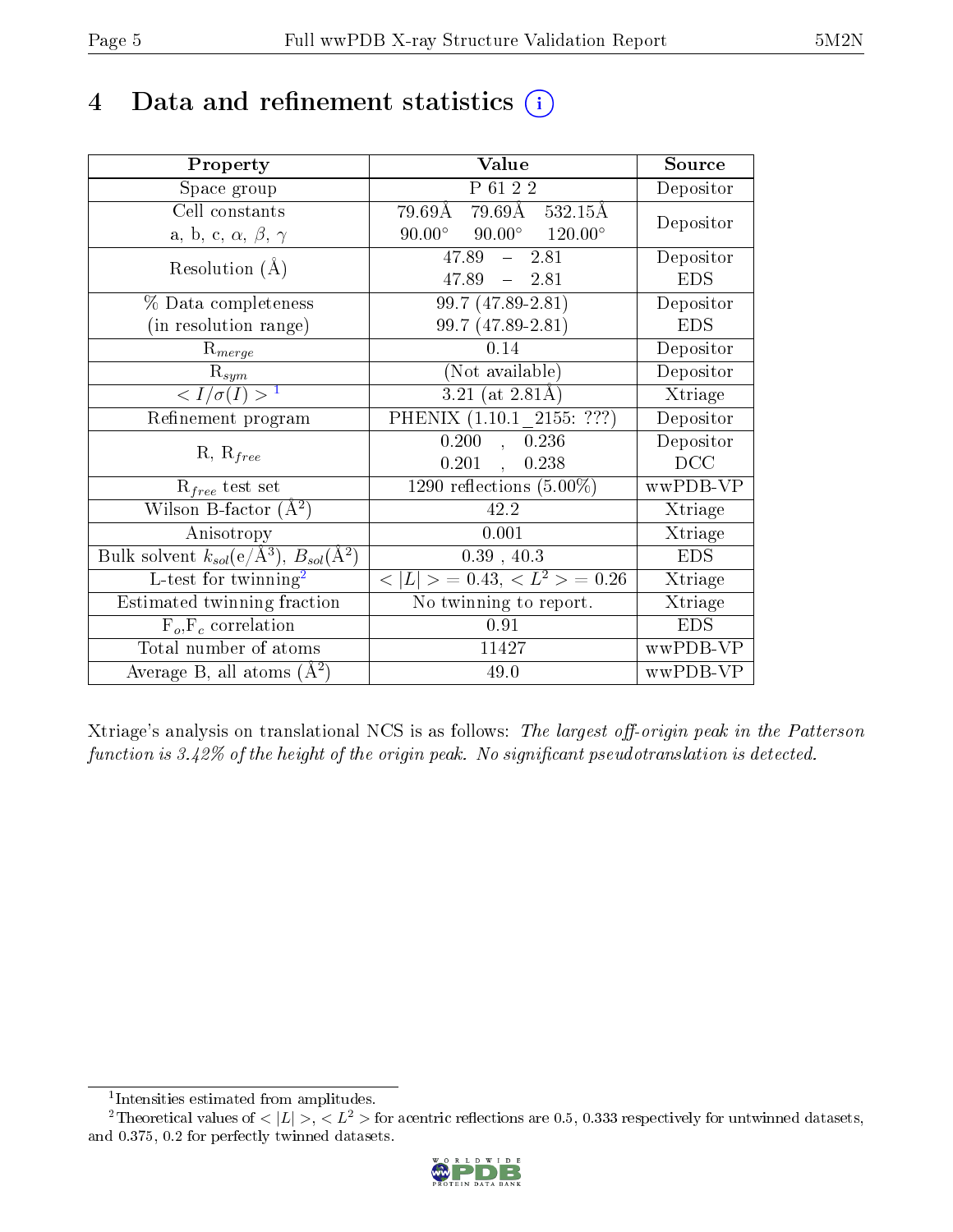## 5 Model quality  $(i)$

## 5.1 Standard geometry (i)

The Z score for a bond length (or angle) is the number of standard deviations the observed value is removed from the expected value. A bond length (or angle) with  $|Z| > 5$  is considered an outlier worth inspection. RMSZ is the root-mean-square of all Z scores of the bond lengths (or angles).

| Mol | Chain |      | Bond lengths                 | Bond angles |        |  |
|-----|-------|------|------------------------------|-------------|--------|--|
|     |       | RMSZ | # $ Z  > 5$ RMSZ $ H Z  > 5$ |             |        |  |
|     |       | 0.25 | 0/5871                       | 0.46        | 0/7936 |  |

Chiral center outliers are detected by calculating the chiral volume of a chiral center and verifying if the center is modelled as a planar moiety or with the opposite hand.A planarity outlier is detected by checking planarity of atoms in a peptide group, atoms in a mainchain group or atoms of a sidechain that are expected to be planar.

|  | Mol   Chain   #Chirality outliers   #Planarity outliers |
|--|---------------------------------------------------------|
|  |                                                         |

There are no bond length outliers.

There are no bond angle outliers.

There are no chirality outliers.

All (1) planarity outliers are listed below:

|  |     |      | $\lceil\,\mathrm{Mol}\,\rceil$ Chain $\mid\mathrm{Res}\mid\mathrm{Type}\mid\mathrm{Group}\rangle$ |
|--|-----|------|---------------------------------------------------------------------------------------------------|
|  | 598 | ILE. | ' Peptide                                                                                         |

### $5.2$  Too-close contacts  $(i)$

In the following table, the Non-H and H(model) columns list the number of non-hydrogen atoms and hydrogen atoms in the chain respectively. The H(added) column lists the number of hydrogen atoms added and optimized by MolProbity. The Clashes column lists the number of clashes within the asymmetric unit, whereas Symm-Clashes lists symmetry related clashes.

| Mol |      |      |      | Chain   Non-H   H(model)   H(added)   Clashes   Symm-Clashes |
|-----|------|------|------|--------------------------------------------------------------|
|     | 5740 | 5664 | 5664 |                                                              |
|     |      |      |      |                                                              |
|     | 5763 | 5664 | 5664 |                                                              |

The all-atom clashscore is defined as the number of clashes found per 1000 atoms (including

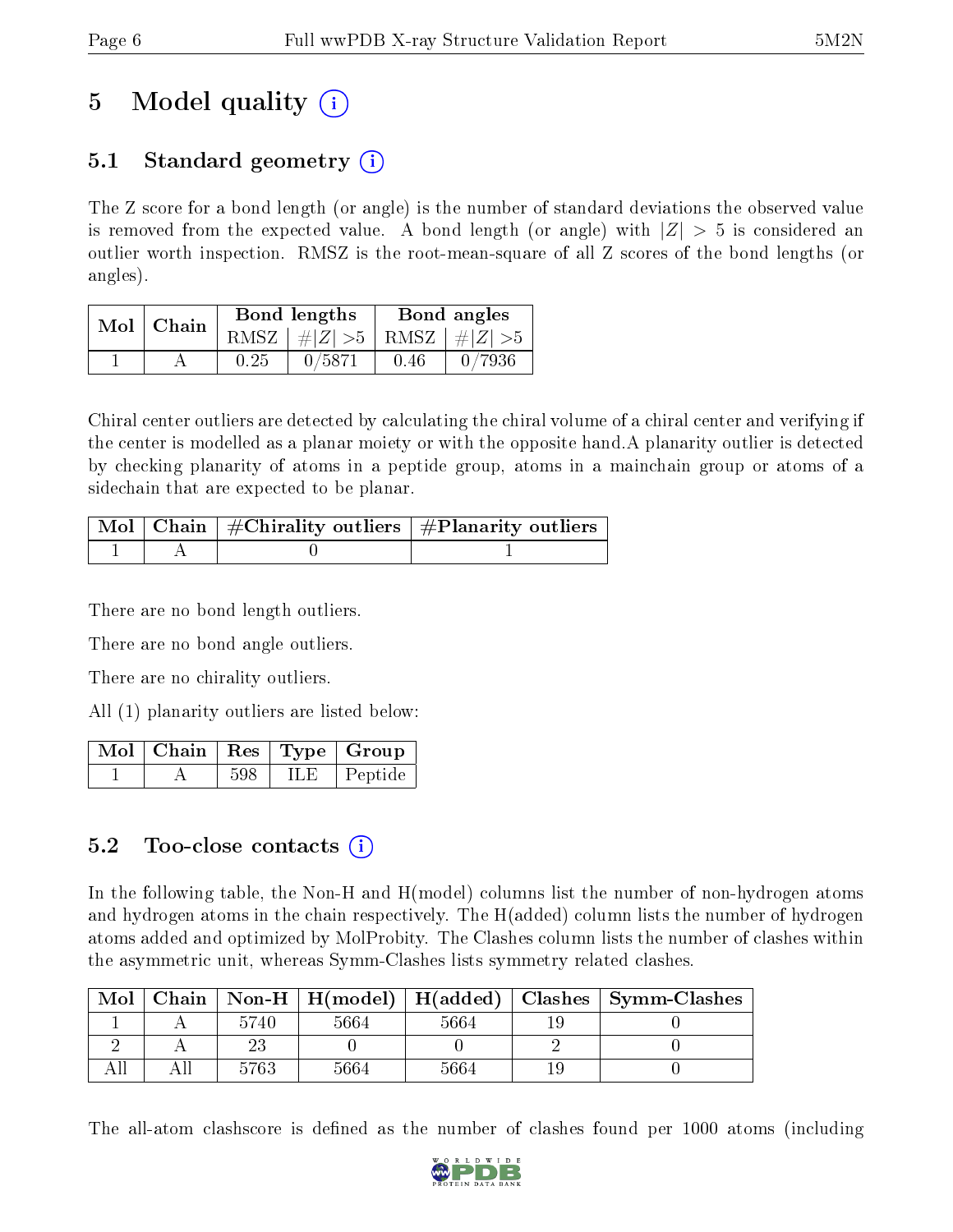hydrogen atoms). The all-atom clashscore for this structure is 2.

All (19) close contacts within the same asymmetric unit are listed below, sorted by their clash magnitude.

|                     |                    | Interatomic      | Clash         |
|---------------------|--------------------|------------------|---------------|
| Atom-1              | Atom-2             | distance $(\AA)$ | overlap $(A)$ |
| 1:A:193:ARG:NH2     | 1: A:262: GLN:O    | 2.27             | 0.67          |
| 1: A:446: GLU:OE2   | 1:A:759:ARG:NH2    | 2.31             | 0.62          |
| 1:A:43:PRO:HB2      | 1: A:366:MSE:HE1   | 1.82             | 0.60          |
| 1: A:459: GLU:OE1   | 1:A:463:ARG:NH1    | 2.36             | 0.58          |
| 1:A:130:ARG:NH1     | 1:A:185:SER:O      | 2.40             | 0.54          |
| 1: A:765: ARG:NH1   | 2:A:805:HOH:O      | 2.41             | 0.51          |
| 1: A:356:LEU:HD21   | 1: A:366: MSE:HE3  | 1.94             | 0.48          |
| 1: A: 356: LEU: CD2 | 1:A:366:MSE:HE3    | 2.44             | 0.48          |
| 1: A:599: LYS:N     | 1: A:600: PRO:HD2  | 2.31             | 0.46          |
| 1: A:17: GLN:HB2    | 1: A:20:VAL:HG13   | 1.98             | 0.46          |
| 1:A:687:GLU:HB3     | 1: A:688: PRO:HD2  | 1.99             | 0.44          |
| 1:A:72:ASP:OD1      | 2:A:801:HOH:O      | 2.21             | 0.43          |
| 1:A:228:ARG:NH1     | 1:A:279:GLY:O      | 2.50             | 0.43          |
| 1: A:403:THR:HG23   | 1:A:445:VAL:HG21   | 2.01             | 0.43          |
| 1:A:290:HIS:CD2     | 1: A:290: HIS: C   | 2.92             | 0.43          |
| 1:A:77:ALA:HB1      | 1: A: 107: ILE: HB | 2.01             | 0.42          |
| 1:A:688:PRO:HA      | 1:A:689:ALA:HA     | 1.76             | 0.42          |
| 1: A:63:THR:HG21    | 1: A: 107: ILE: O  | 2.21             | 0.41          |
| 1:A:560:GLU:OE1     | 1: A:578: ARG: NE  | 2.51             | 0.40          |

There are no symmetry-related clashes.

### 5.3 Torsion angles (i)

#### 5.3.1 Protein backbone (i)

In the following table, the Percentiles column shows the percent Ramachandran outliers of the chain as a percentile score with respect to all X-ray entries followed by that with respect to entries of similar resolution.

The Analysed column shows the number of residues for which the backbone conformation was analysed, and the total number of residues.

| Mol   Chain | $\boldsymbol{\mathrm{Analysed}}$         |  | Favoured   Allowed   Outliers   Percentiles |
|-------------|------------------------------------------|--|---------------------------------------------|
|             | $703/788$ (89\%)   644 (92\%)   59 (8\%) |  | $\vert$ 100 100 $\vert$                     |

There are no Ramachandran outliers to report.

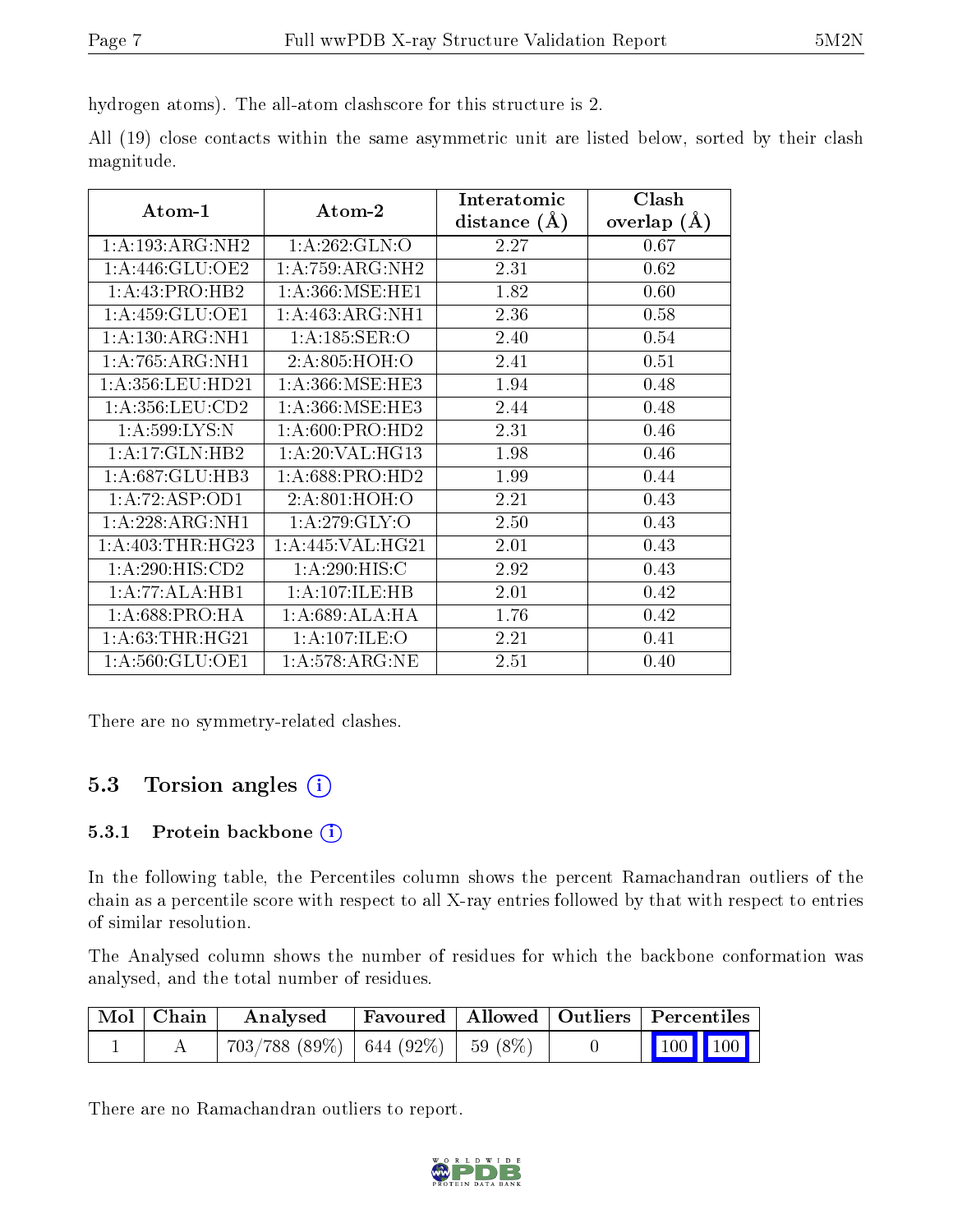#### 5.3.2 Protein sidechains  $(i)$

In the following table, the Percentiles column shows the percent sidechain outliers of the chain as a percentile score with respect to all X-ray entries followed by that with respect to entries of similar resolution.

The Analysed column shows the number of residues for which the sidechain conformation was analysed, and the total number of residues.

| $\mid$ Mol $\mid$ Chain | Analysed                                 |  | Rotameric   Outliers   Percentiles |  |
|-------------------------|------------------------------------------|--|------------------------------------|--|
|                         | $626/679$ (92\%)   611 (98\%)   15 (2\%) |  | 49 80                              |  |

All (15) residues with a non-rotameric sidechain are listed below:

| Mol          | Chain              | Res | Type                    |
|--------------|--------------------|-----|-------------------------|
| $\mathbf{1}$ | A                  | 134 | $\overline{\text{GLN}}$ |
| $\mathbf{1}$ | $\overline{\rm A}$ | 193 | $\rm{ARG}$              |
| $\mathbf{1}$ | $\overline{A}$     | 240 | <b>LEU</b>              |
| $\mathbf{1}$ | $\bf{A}$           | 290 | <b>HIS</b>              |
| $\mathbf{1}$ | $\overline{\rm A}$ | 293 | $\rm\overline{A}RG$     |
| $\mathbf{1}$ | $\overline{\rm A}$ | 387 | <b>ASP</b>              |
| $\mathbf{1}$ | $\overline{\rm A}$ | 442 | <b>MSE</b>              |
| $\mathbf{1}$ | $\overline{A}$     | 483 | PHE                     |
| $\mathbf{1}$ | $\overline{A}$     | 557 | <b>HIS</b>              |
| $\mathbf{1}$ | $\overline{A}$     | 564 | LEU                     |
| $\mathbf{1}$ | $\overline{A}$     | 645 | $\rm{ARG}$              |
| $\mathbf{1}$ | $\overline{\rm A}$ | 686 | <b>LYS</b>              |
| $\mathbf{1}$ | $\boldsymbol{A}$   | 736 | LEU                     |
| $\mathbf{1}$ | $\overline{\rm A}$ | 757 | $\rm \bar{A}RG$         |
| 1            | А                  | 777 | ASP                     |

Some sidechains can be flipped to improve hydrogen bonding and reduce clashes. All (1) such sidechains are listed below:

| Chain | . Res | vpe |
|-------|-------|-----|
|       |       |     |

#### 5.3.3 RNA (i)

There are no RNA molecules in this entry.

#### 5.4 Non-standard residues in protein, DNA, RNA chains  $(i)$

There are no non-standard protein/DNA/RNA residues in this entry.

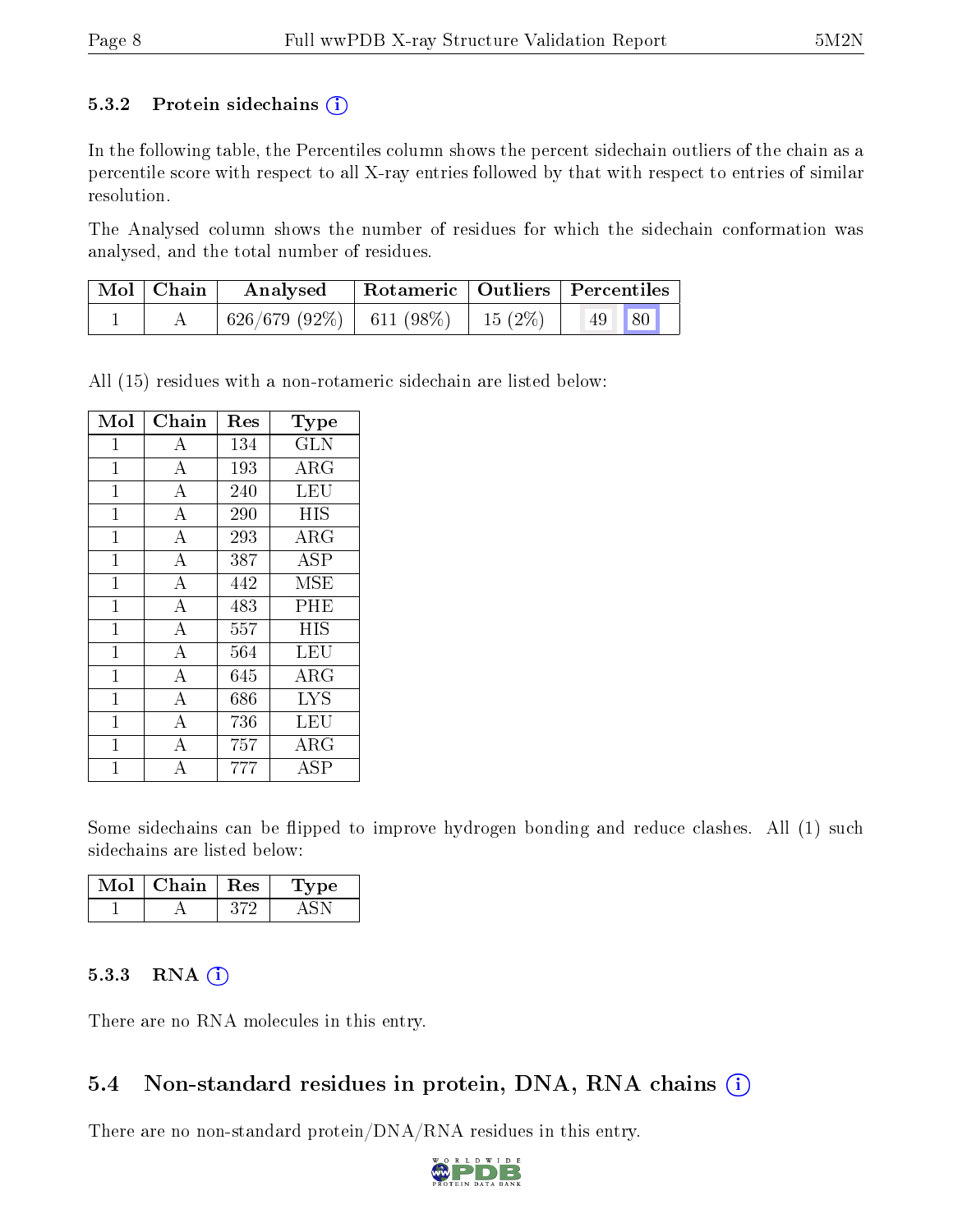#### 5.5 Carbohydrates  $(i)$

There are no carbohydrates in this entry.

### 5.6 Ligand geometry  $(i)$

There are no ligands in this entry.

### 5.7 [O](https://www.wwpdb.org/validation/2017/XrayValidationReportHelp#nonstandard_residues_and_ligands)ther polymers  $(i)$

There are no such residues in this entry.

### 5.8 Polymer linkage issues  $(i)$

There are no chain breaks in this entry.

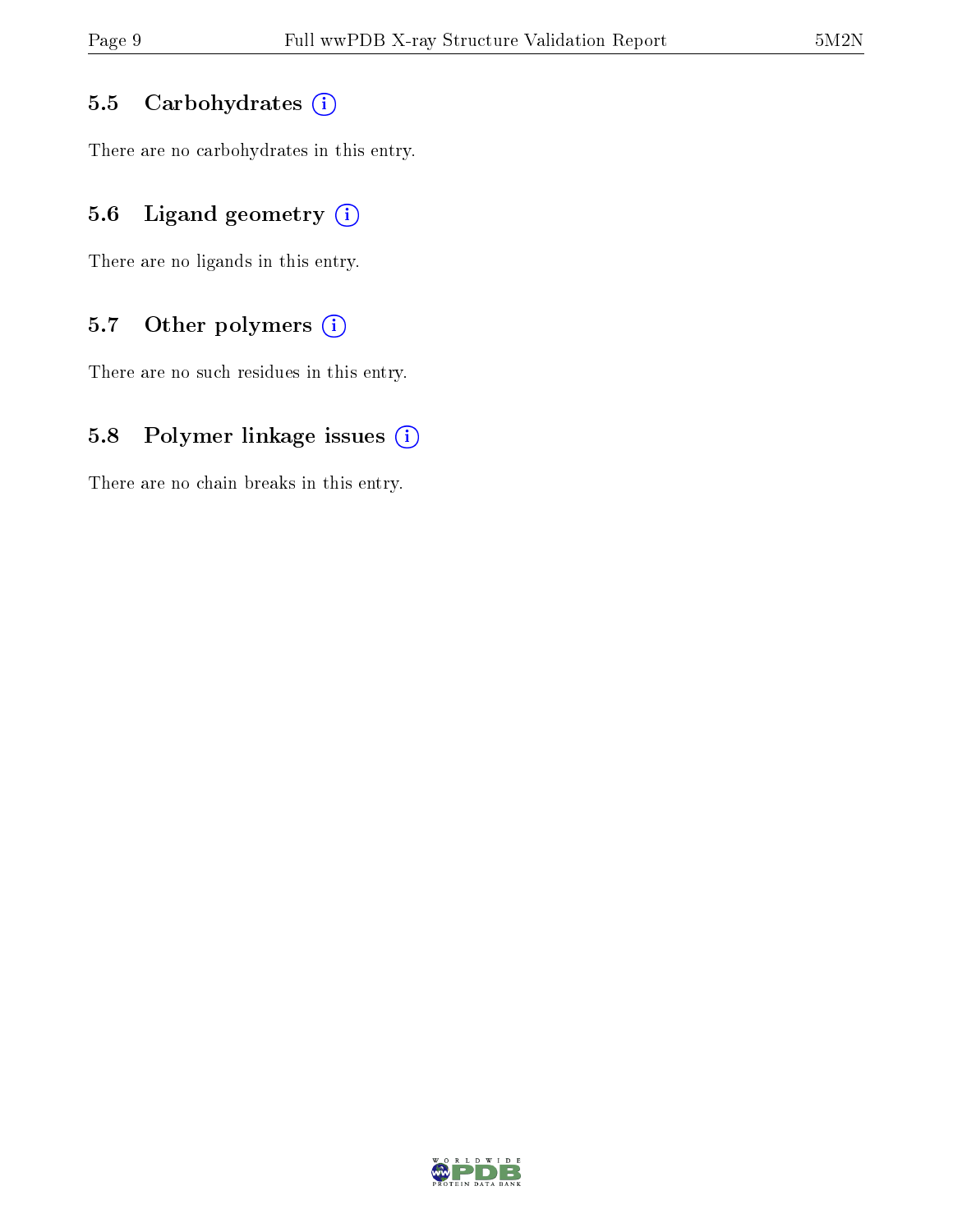## 6 Fit of model and data  $(i)$

## 6.1 Protein, DNA and RNA chains (i)

In the following table, the column labelled  $#RSRZ> 2'$  contains the number (and percentage) of RSRZ outliers, followed by percent RSRZ outliers for the chain as percentile scores relative to all X-ray entries and entries of similar resolution. The OWAB column contains the minimum, median,  $95<sup>th</sup>$  percentile and maximum values of the occupancy-weighted average B-factor per residue. The column labelled  $Q< 0.9$  lists the number of (and percentage) of residues with an average occupancy less than 0.9.

| $\mid$ Mol $\mid$ Chain | Analysed                                                            | $ \langle \mathrm{RSRZ}\rangle $ | $\#\text{RSRZ}\text{>2}$ |  | $\text{OWAB}(\AA^2) \mid \text{Q}<0.9$ |  |
|-------------------------|---------------------------------------------------------------------|----------------------------------|--------------------------|--|----------------------------------------|--|
|                         | $\begin{array}{ c c c c c c c c } \hline \end{array}$ 701/788 (88%) | 0.06                             |                          |  | 12 (1%)   70   63   18, 39, 86, 129    |  |

All (12) RSRZ outliers are listed below:

| Mol | Chain        | $\operatorname{Res}% \left( \mathcal{N}\right) \equiv\operatorname{Res}(\mathcal{N}_{0})\cap\mathcal{N}_{1}$ | Type        | <b>RSRZ</b> |
|-----|--------------|--------------------------------------------------------------------------------------------------------------|-------------|-------------|
| 1   | A            | 374                                                                                                          | ILE         | 5.0         |
| 1   | A            | 255                                                                                                          | SER.        | 4.8         |
| 1   | A            | 788                                                                                                          | GLU         | 4.6         |
| 1   | А            | 373                                                                                                          | ILE         | 4.5         |
| 1   | A            | 540                                                                                                          | ASP         | 4.2         |
| 1   | А            | 133                                                                                                          | ILE         | 3.9         |
| 1   | $\mathbf{A}$ | 187                                                                                                          | <b>SER</b>  | 3.8         |
| 1   | A            | 688                                                                                                          | PRO         | 3.2         |
| 1   | А            | 714                                                                                                          | ILE         | 3.0         |
| 1   | А            | 134                                                                                                          | GLN         | 2.4         |
| 1   | А            | 715                                                                                                          | ${\rm ARG}$ | 2.4         |
| 1   |              | 533                                                                                                          | LEU         | 2.1         |

### 6.2 Non-standard residues in protein, DNA, RNA chains  $(i)$

There are no non-standard protein/DNA/RNA residues in this entry.

### 6.3 Carbohydrates  $(i)$

There are no carbohydrates in this entry.

### 6.4 Ligands  $(i)$

There are no ligands in this entry.